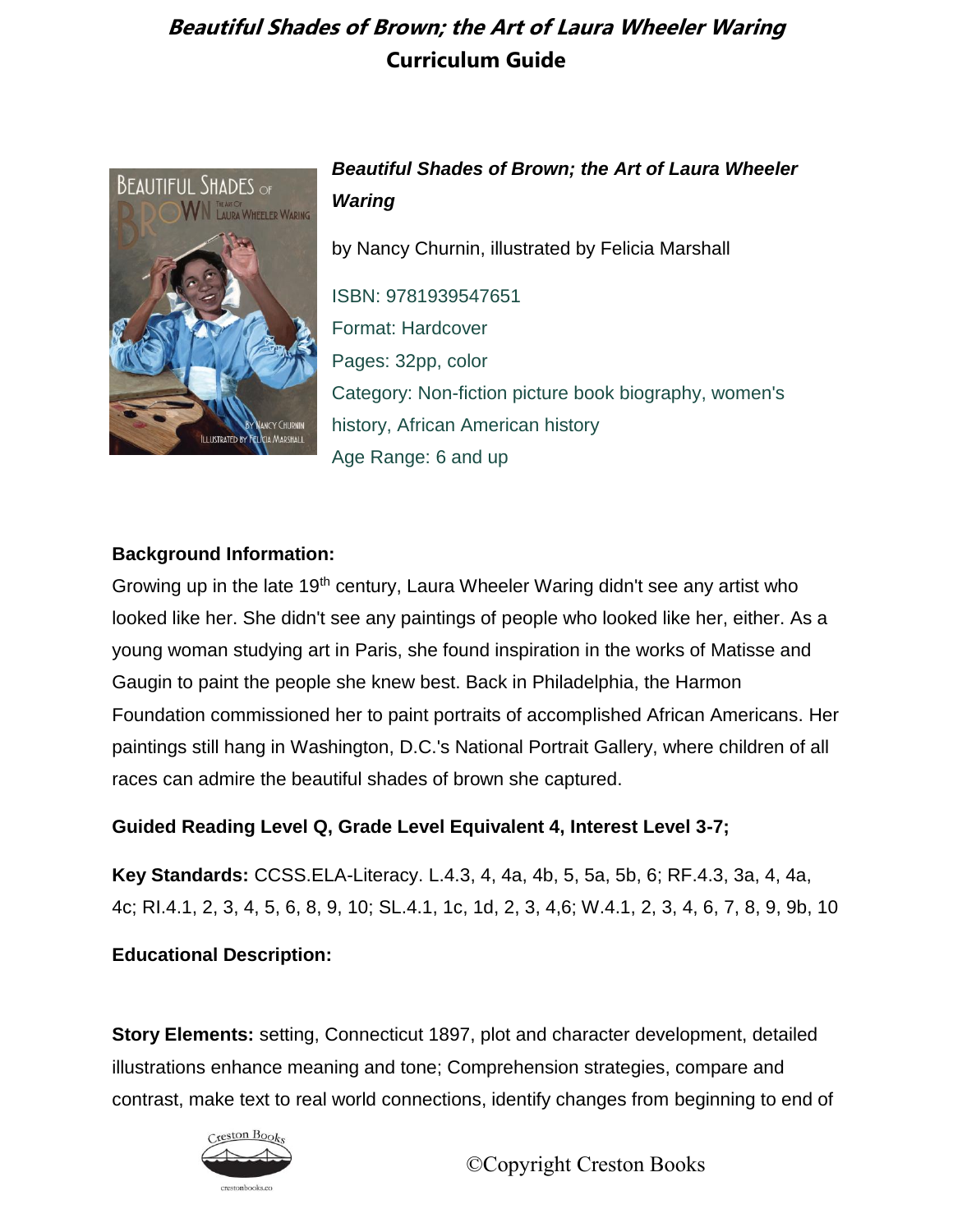the story, cause and effect relationships, and author's purpose; figurative language, simile, idiom, metaphor. Back matter: paintings by Laura Wheeler Waring with explanations, A Note from the Author, Timeline, and About the Authors.

### **Themes:**

- African American experience
- Breaking racial barriers
- Women's history
- Painting and the creative process
- Determination; overcoming obstacles

### **Objectives:**

- Connect with literature.
- Teach children about women's contribution to the field of art.
- Growth Mindset/Determination
- Women's History/African American History
- Color Theory

### **Discussion Questions:**

*Growth Mindset/Determination:*

- What barriers did Laura face in becoming a painter? How did she succeed despite the obstacles?
- Laura painted notable African Americans. Did these notable people also need determination to achieve their goals?
- Read the short descriptions of each person in the back of the book.
- What kind of goals did these people have?
- Do you think success was easy for them? Explain why or why not.

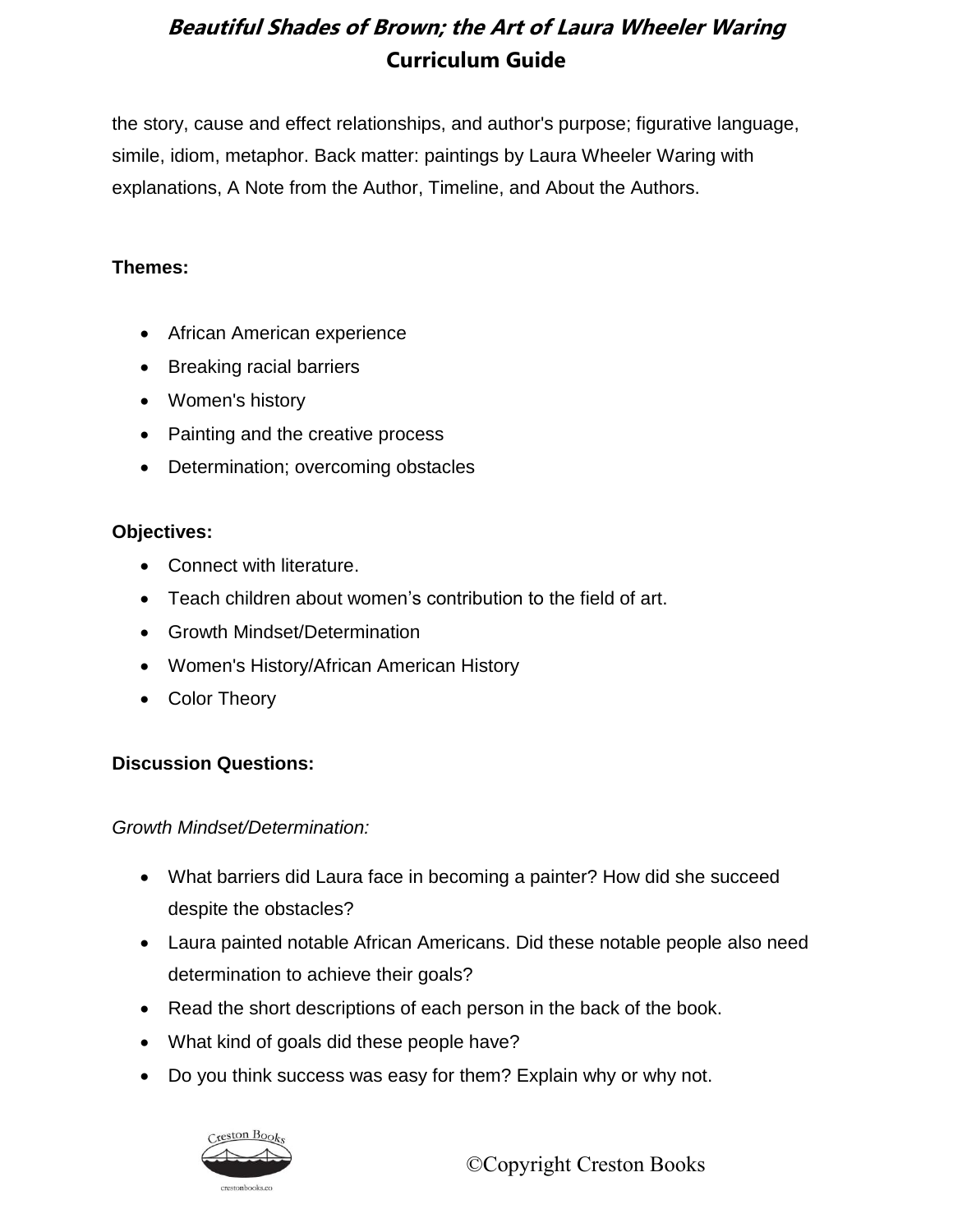### *Women's History/African American History*

- What parts of the story tell Women's History?
- What parts tell African American history?
- Look at the back of the book at the portraits of Notable African Americans painted by Laura. Is there a balance of men and women?
- Are the people Laura painted still famous today? How many have you heard of?
- If you wanted to find out more about these accomplished people, where would you go?

### *Portraits:*

- What do you think Laura was trying to capture in the different portraits she painted? Did she succeed?
- How did this artist's work change from when she was a child to when she was an adult?
- What do you think she learned by going to art school? By studying in Paris?
- Is it possible for a portrait to reveal a person's personality or only their physical appearance? Explain your reasoning.
- Before photography was invented, during the Renaissance (1400-1600), women would sometimes have their portraits painted and sent to interested husbands in the hopes the painting would convince the man they were beautiful enough to marry. Should being pretty be the most important quality in a potential bride? Should being pretty be the most important quality in a portrait?
- What do you think makes a portrait painting successful? Does it need to look like the person? Does it need to suggest their character (kind, smart, stubborn, mean, proud, weak, for example)?

### *Representation and Diversity:*

 Laura wanted to paint people who looked like her, like her family. Why was that important to her?

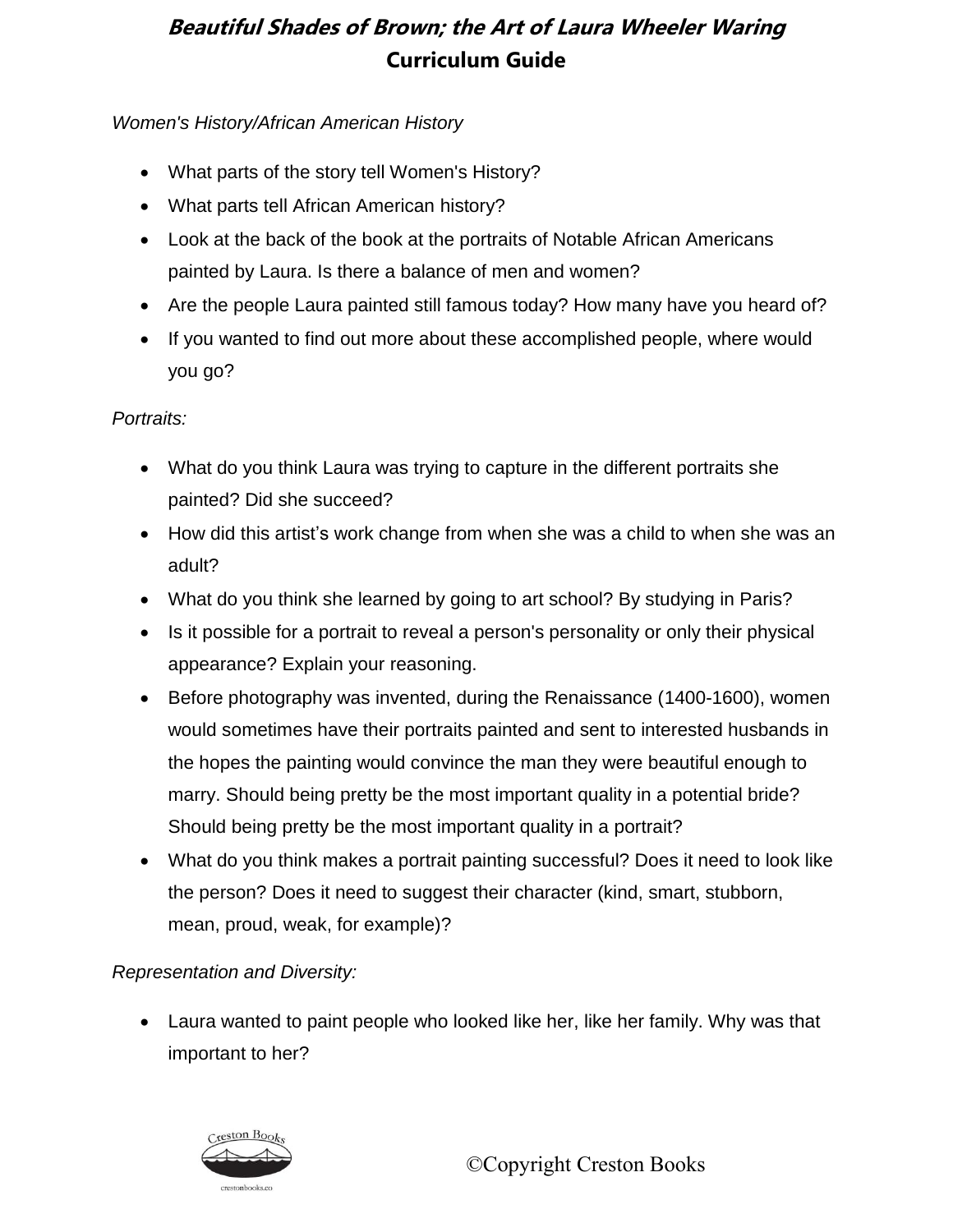Do you think it matters if all the portraits in galleries look similar? Does diversity make pictures more interesting? Does having all kinds of people in galleries feel like a more fair representation of their world?

### **Activities:**

- **Draw or Paint Portraits:** Draw or paint a portrait of someone you know well. What is the most important thing you want to do to succeed at a good portrait? Now draw or paint a portrait of someone you don't know well. How is the process different? How do you look at or "see" each person differently?
- **Creating Their Own Portraits:** Look in a mirror and draw your self-portrait. Is it easier to draw yourself than someone else or harder? What is the most important part of the picture for you? What makes the portrait look like YOU?
- **Explore Portraits Through Abstract Art:** Have the students explore different styles of making portraits. Present a lesson on realism verses abstract art. After the artwork is done discuss which pictures best represent the subject they painted and why. You can use the [Art Class Curator's abstract art lesson](https://artclasscurator.com/abstract-art-lesson/) but instead of painting bulls, paint people. [\(https://artclasscurator.com/abstract-art](https://artclasscurator.com/abstract-art-lesson/)[lesson/\)](https://artclasscurator.com/abstract-art-lesson/)
- **Explore Color Theory:** Give the students different amounts of paint colors to mix to make brown. Have the students compare the different shades they made with the colors and amounts of paint that they mixed**.** If you wanted to mix your own brown paint, what colors would you use? Color theory tells artists to blend opposite hues on the color wheel to make brown. Blue and orange make brown. Yellow and purple make brown. Red and green make brown. But just as there are many shades of blue, red, and yellow, there are many shades of brown. If you wanted to paint your own skin color, what hues would you need to mix? Try to see if you can do it. Is it easy to match skin tone? What makes it so tricky?

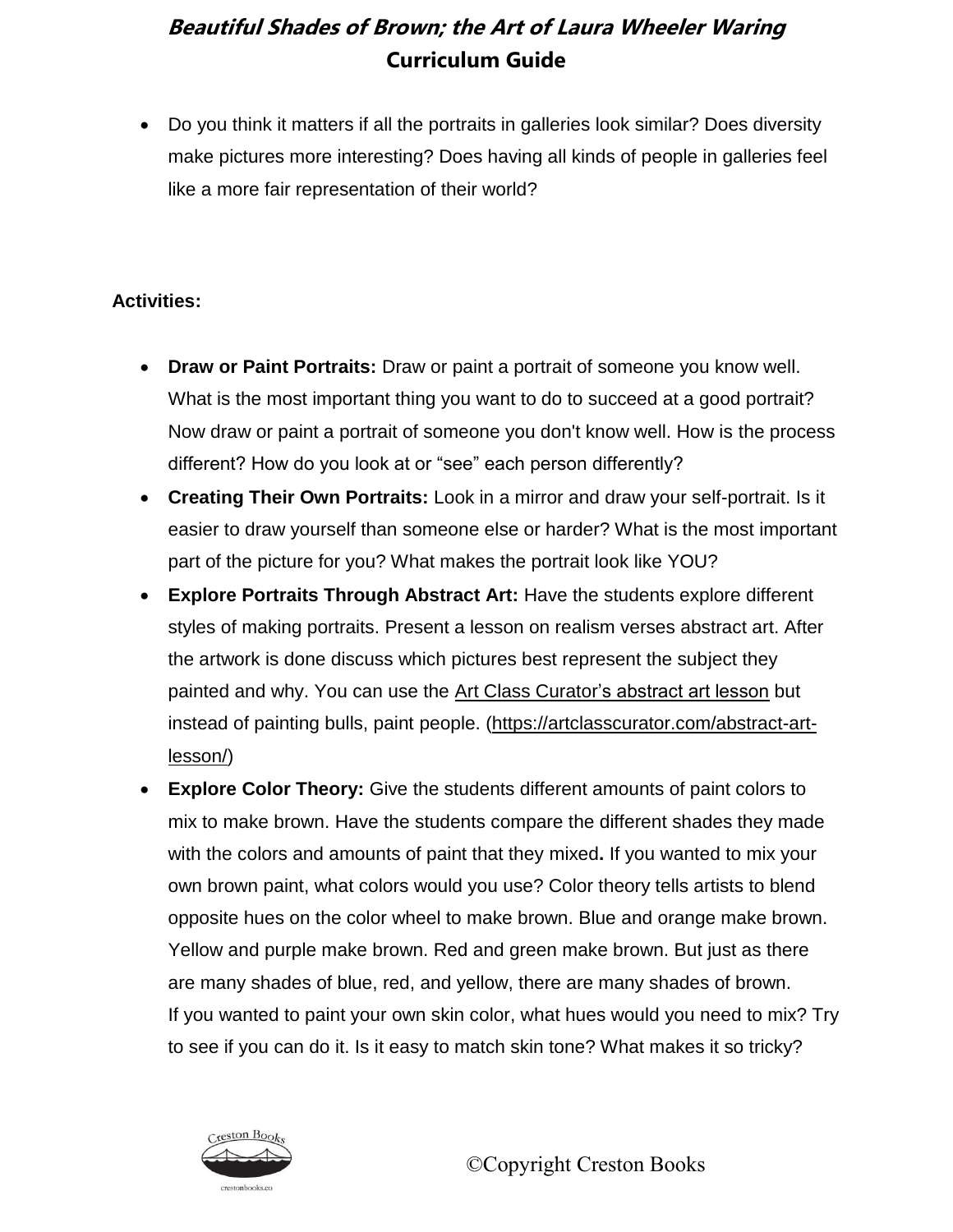- **Social Skills:** Have the students look at portraits of different people. Ask them to write three words that describe those people. Then have the students share their descriptive words and discuss what they saw in the portraits that made them choose those words.
- **Writing:** Have the students write about what they want others to see when they look at them. Do they want to look beautiful? Handsome? Kind? Happy?
- **Writing:** Write about a time when you face a challenge. How did you handle the challenge?
- **Take a field trip to an Art Museum and pay attention.** What kind of pictures would you like to see included in museums and galleries that you don't see now? What kind of portraits are missing from museums? For example, do you see many people in wheelchairs in paintings? Do you see many people who are very old or very young? What kind of portraits are most common in museums? Who had the kind of money to pay to have their portraits painted? Those are probably the people who were painted most
- **PAINT YOUR WORLD:** Just as Laura Wheeler Waring painted her family, friends and people she admired, we would like to see your artwork of family, friends and people YOU admire. Send your pictures to [Nancy Churnin](http://www.nancychurnin.com/) [\(http://www.nancychurnin.com\)](http://www.nancychurnin.com/) with your name, age, city, state and a brief description of who this person or people are and why they are important to you and we will post on the PAINT YOUR WORLD page.

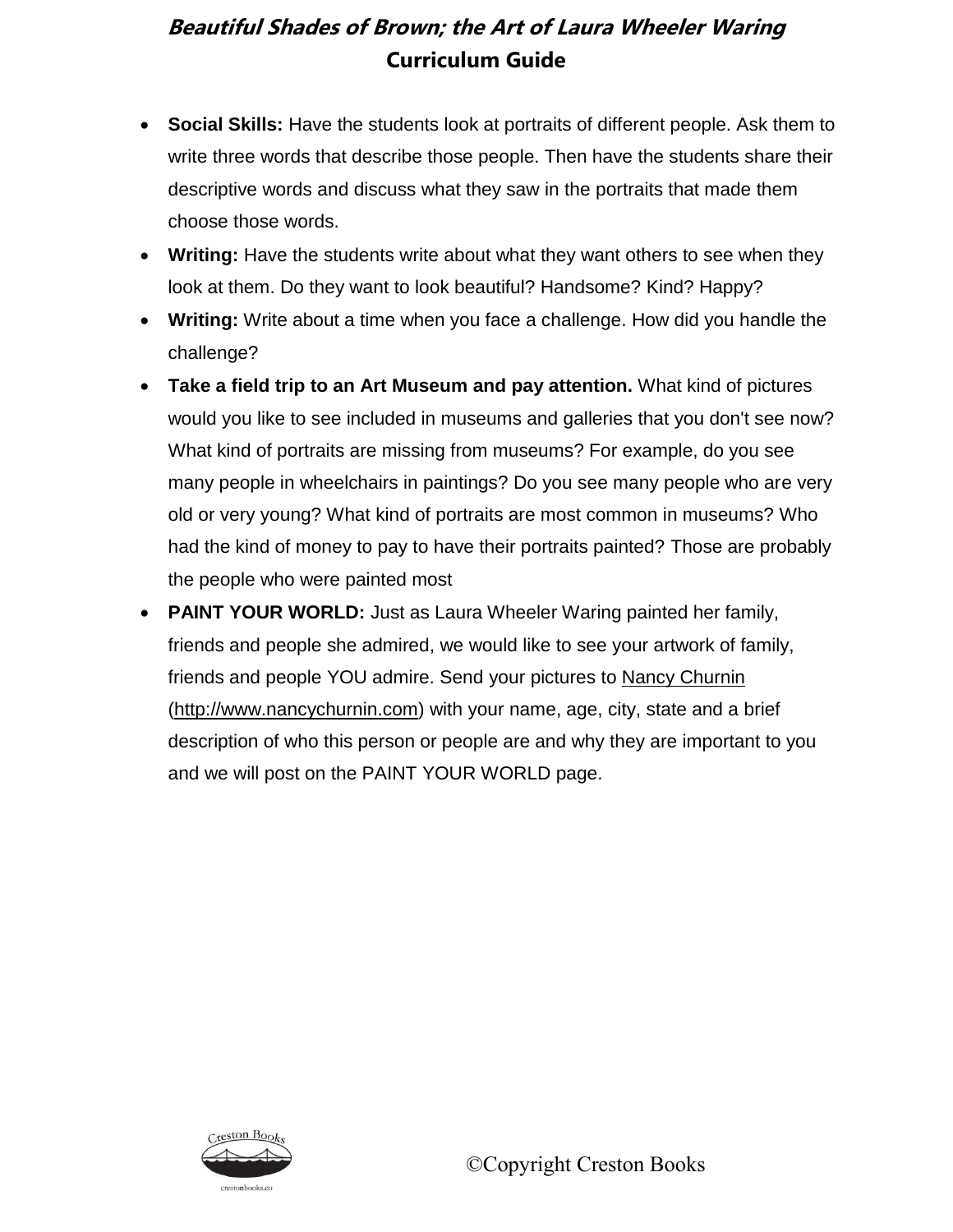### **Resources:**

- **[Reading Rockets:](https://www.readingrockets.org/calendar/blackhistory)** Book and poetry resources about African Americans for students. [\(https://www.readingrockets.org/calendar/blackhistory\)](https://www.readingrockets.org/calendar/blackhistory)
- **[University of Illinois:](https://web.extension.illinois.edu/bhm/historyforkids.html)** African American History for Kids. [\(https://web.extension.illinois.edu/bhm/historyforkids.html\)](https://www.mathsisfun.com/numbers/fibonacci-sequence.html)
- **[Incredible Art:](https://www.incredibleart.org/files/color3.htm)** Color Theory Practice. [\(https://www.incredibleart.org/files/color3.htm\)](https://www.incredibleart.org/files/color3.htm)
- **[The Art of Education:](https://theartofeducation.edu/2015/09/21/all-our-favorite-ways-to-teach-color-theory-in-one-place/)** A variety of ways to teach and explore color theory. [\(https://theartofeducation.edu/2015/09/21/all-our-favorite-ways-to-teach-color](https://theartofeducation.edu/2015/09/21/all-our-favorite-ways-to-teach-color-theory-in-one-place/)[theory-in-one-place/\)](https://theartofeducation.edu/2015/09/21/all-our-favorite-ways-to-teach-color-theory-in-one-place/)
- **[Growth Mindset:](https://mosswoodconnections.com/helping-children-develop-a-growth-mindset/)** An overview of growth mindset with free resources. [\(https://mosswoodconnections.com/helping-children-develop-a-growth-mindset/\)](https://mosswoodconnections.com/helping-children-develop-a-growth-mindset/)
- **[Visiting Museums:](https://mosswoodconnections.com/activity/museum-activity/)** Museum activities and links to virtual museums if you can't physically travel to an art museum. [\(https://mosswoodconnections.com/activity/museum-activity/\)](https://mosswoodconnections.com/activity/museum-activity/)
- **[Laura Wheeling:](https://www.blackpast.org/african-american-history/waring-laura-wheeler-1887-1948/)** Read more about Laura Wheeling. [\(https://www.blackpast.org/african-american-history/waring-laura-wheeler-1887-](https://www.blackpast.org/african-american-history/waring-laura-wheeler-1887-1948/)) [1948/\)](https://www.blackpast.org/african-american-history/waring-laura-wheeler-1887-1948/))
- **[Artcyclopedia:](http://www.artcyclopedia.com/artists/waring_laura_wheeler.html)** Laura Wheeler Waring Works Online ([http://www.artcyclopedia.com/artists/waring\\_laura\\_wheeler.html\)](http://www.artcyclopedia.com/artists/waring_laura_wheeler.html)